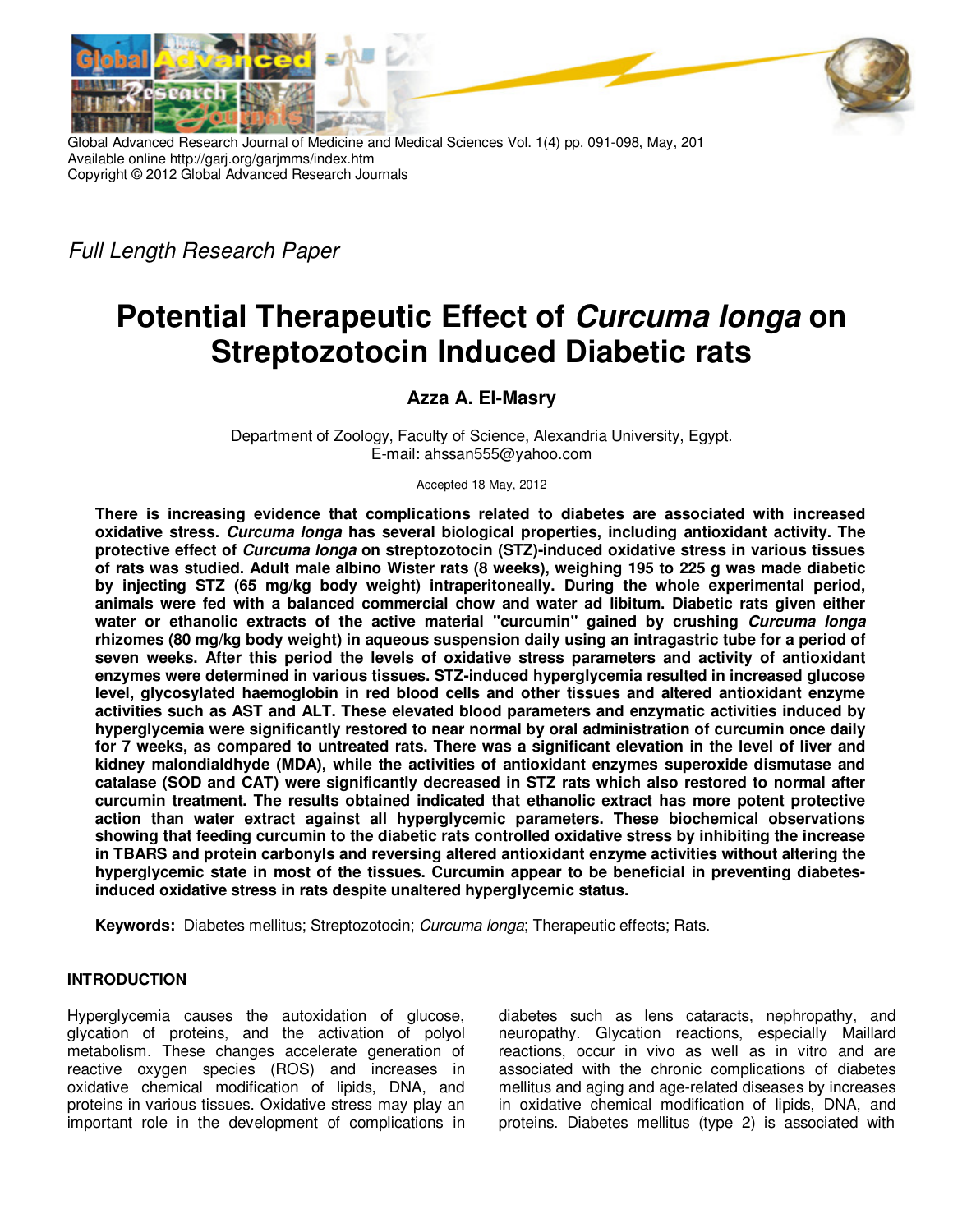increased oxidative stress (McColl et al., 1997). Free radicals are continually produced in the body as the result of normal metabolic processes and interaction with environmental stimuli. Under physiological conditions, a wide range of antioxidant defenses protects against adverse effects of free radical production in vivo (Halliwell and Gutteridge, 1989). Oxidative stress results from an imbalance between radical production and reduced activity of antioxidant defenses or both these phenomena. Hyperglycemia causes release of tissue damaging reactive oxygen species (ROS) balance between radical production and protective antioxidant defense (Signorini et al., 2002; Halliwell and Gudtteridge, 1990). It has been proposed that streptozotocin (STZ) acts as a diabetogenic agent owing to its ability to destroy pancreatic β-cells, possibly by a free radical mechanism (Halliwell and Gutteridge, 1994; Simmons, 1984).

The level of lipid peroxidation in cell is controlled by various cellular defense mechanisms consisting of enzymatic and nonenzymatic scavenger systems, the levels of which are altered in diabetes (Wohaieb andGodin, 1987).Moreover, disturbances of

antioxidant defense systems in diabetes were shown: alteration in antioxidant enzyme (Strain, 1991), impaired glutathione metabolism (Mc Lennan et al., 1991) and decreased ascorbic acid (Jennings et al., 1987).

 In recent years, considerable focus has been given to an intensive search for novel type of antioxidants from numerous plant materials (Srivastava et al., 1993). Management of diabetes without any side effects is still a challenge to the medical system. There is an increasing demand by patients to use the natural product switch antidiabetic activity, because insulin and oral hypoglycemic drugs possess undesirable side effects (Kameswara Rao and Appa Rao, 2001). Plants with antidiabetic activities provide useful sources for the development of drugs in the treatment of diabetes mellitus. Phytochemicals isolated from plant source are used for the prevention and treatment of cancer, heart disease, diabetes and high blood pressure etc. (Mary et al., 2002).

Curcumin (diferuloylmethane) is a naturally occurring yellow pigment isolated from the rhizomes of the plant Curcuma longa (Linn) found in south Asia (Lodha and Baggha, 2000) and is a potent antioxidant agent and free radical scavenger (Fujisawa et al., 2004). Along with being an inhibitor of lipid peroxidation (Sreejayan and Rao, 1994), it is also an inhibitor of nitric oxide synthase (NOS) overexpression (Pan et al., 2000) and of nuclear factor kappa B activation (Weber et al, 2006). The efficacy of curcumin has been widely observed in reducing various diabetic secondary complications such as diabetic nephropathy/renal lesions (Sharma et al., 2006), retinopathy (Kowluru and Kanwar, 2007), wound healing (Panchatcharam et al., 2006), and reduction of

advanced glycation end products (Sajithal et al., 1998). Its potential as a hypoglycemic agent has also been studied in animals (Pari and Murugan, 2005; Hussain, 2002) and humans (Srinivasan, 1972) with conflicting results. Furthermore, although many aspects of curcumin-induced cytoprotection are studied, its efficacy in protecting against streptozotocin-induced free radicalmediated damage has not been demonstrated so far. We hypothesized that curcumin may protect cells against streptozotocin-induced oxidative stress and resulting tissue damage and organ dysfunction. Logically, curcumin would impart some protection against oxidative damage to different cells, but it would be of interest to investigate the mode of curcumin-induced cytoprotection. In this study, the protective action of curcumin on streptozotocin-induced diabetes mellitus in rats was studied.

# **MATERIAL AND METHODS**

#### **Animals**

Eight week male albino Wister rats weighing (195- 225g) were used in this study. The animals were obtained from the animal experimental unit of Faculty of Agriculture, Alexandria University, Egypt. The rats were housed in well- aerated individual cages and maintained in a temperature- controlled room (27±2◦ C) and humidity 45- 56% with12 h light: 12 h dark cycle for one week before and during the experiments. Animals were provided with standard commercial chow and water ad libitum. The care and use of all experimental animals complied with relevant animal welfare laws. Streptozotocin, all reagents and solvents used in this study were purchased from Sigma-Aldrich Corp., St Luis. MO, USA but Curcumin powder is a naturally occurring yellow pigment isolated from the rhizomes of the plant Curcuma longa which obtained from the local market at Alexandria, Egypt. Type 2 diabetes mellitus was induced in overnight fasted rats by a single intraperitonial injection (i.p.) of 65 mg/kg body weight Streptozotocin "STZ" (Masiello et al., 1998). STZ was dissolved in citrate buffer (pH 4.5). Hyperglycemia was confirmed by the elevated glucose levels in plasma, determined at 72 h and then on day 7 after injection. The animals with blood glucose concentration more than 200 mg/dl will be used for the study.

#### **Preparation of curcumin extract**

The dried powder was defatted with petroleum ether (100 g in 200 ml ether). The defatted material was extracted with 95% ethanol and then vacuum dried. One part of powder was extracted in boiling water and then filtered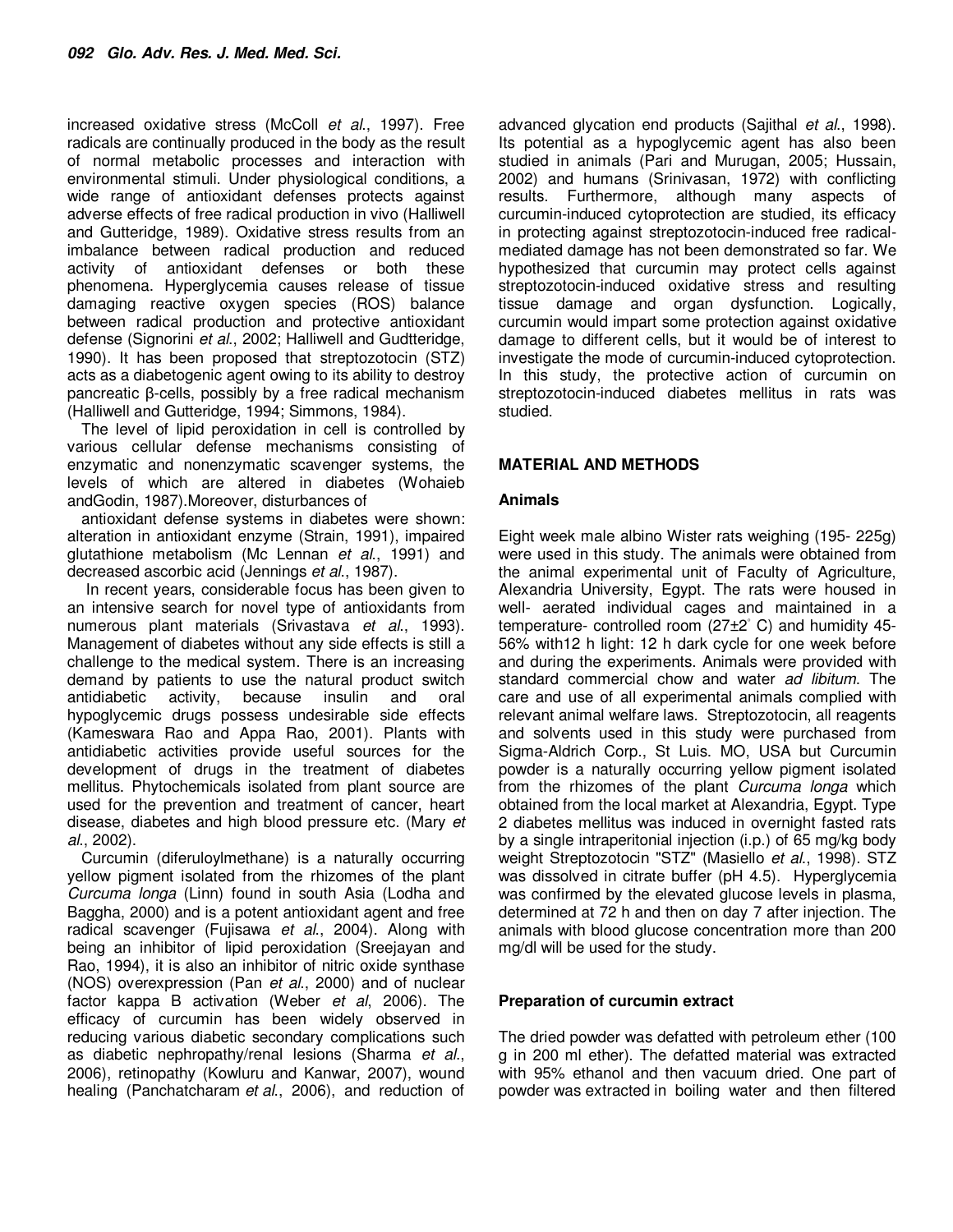and vacuum dried.

#### **Experimental design**

In the experiment, a total of 40 rats (30 diabetic surviving rats, 10 normal rats) were used. The rats were divided into four groups of 10 each. The experimental period was seven weeks beginning after the induction of STZ diabetes. Group I: normal untreated rats. Group II: diabetic control rats (STZ group). Group III and IV: were diabetic rats given either aqueous or ethanolic extracts of curcumin (80 mg/kg body weight) in aqueous suspension daily using an intragastric tube (Arun and Nalini, 2002) for seven weeks. At the end of experimental period, the rats were deprived of food overnight and blood was collected in a tube containing potassium oxalate and sodium fluoride for the estimation of blood glucose, haemoglobin and glycosylated haemoglobin. Plasma was separated for the assay of insulin. The liver and kidney were also dissected out and were divided into two parts. The first was kept at  $-20^{\circ}$ C in ice-cold containers for biochemical analysis, while the second part was used for histopathological studies.

#### **Serum biochemical assay**

Serum enzymes aspartate aminotransferase (AST) and serum glutamate pyruvate transaminase (ALT) were determined according to (Reitman and Frankel, 1957).

#### **Estimation of MDA, SOD, CAT in liver and kidney tissues**

Liver and kidney samples were dissected out and washed immediately with ice cold saline to remove as much blood as possible. Each tested tissue homogenates (5% w/v) were prepared in cold 50mM potassium phosphate buffer (pH 7.4) using glass homogenizer in ice. The cell debris was removed by centrifugation at 5000 rpm for 15 at 40◦C using refrigerated centrifuge. The supernatant was used for the estimation of malondialdehyde (MDA) (Yagi and Rastogi, 1979), superoxide dismutase (SOD) (Kakkar et al., 1972) and catalase (CAT) (Smna, 1972) levels.

#### **Statistical analysis**

Statistical analysis was performed on a PC using SPSS, V.13, (special package for social sciences). Data are presented as arithmetic mean  $\pm$  S.D., The difference among means has been analyzed by one way ANOVA followed by student t test. A value of  $P < 0.05$  was

considered as statistically significant.

# **RESULTS**

The results of protective effect of water or ethanol extracts of curcumin on streptozotocin-induced diabetic rats (STZ) are shown in Table 1. In the STZ group, serum AST and ALT were significantly increased as compared to control group  $(p<0.001)$ . The elevated activities of serum AST and ALT were significantly reduced in the animal groups treated with either water or ethanolic extracts. Treatment with ethanolic extract showed significantly more activity ( $P < 0.001$ ) than with water extract. Thus, the ethanol extract treated group was superior to the water extract. Results obtained revealed an increase in the level of liver and kidney MDA in STZ rats compared to control group. Treatment with extracts significantly prevented this raise in levels. The activities of SOD and CAT were significantly reduced in the STZ group, while they were significantly elevated near the normal values in the groups pretreated with either extracts. Ethanolic extract has been shown to be more protective than water extract.

The levels of blood glucose, total haemoglobin, glycosylated haemoglobin and plasma insulin of different experimental groups were shown in Figure 1. There was a significant elevation in blood glucose level, whereas plasma insulin levels decreased significantly in diabetic rats (STZ groups), compared with normal rats. Administration of water or ethanolic curcumin extracts tended to bring blood glucose and plasma insulin towards normal. The diabetic control rats showed a significant decrease in the level of total haemoglobin and significant increase in the level of glycosylated haemoglobin. No significant difference between liver and kidney parameters were found in all studied groups. Oral administration of water and ethanolic curcumin extracts to diabetic rats significantly restored total haemoglobin and glycosylated haemoglobin levels. The effect of ethanolic extract was more prominent when compared with water extract.

# **DISCUSSION**

Although many reports confirm the efficacy of Curcuma longa in cytoprotection of various cell lines against toxicity (Grandjean- Laquerriere et al., 2002; Yadav et al., 2005; Masamune et al., 2006) few studies report the efficacy of curcumin in mitigating streptozotocin-induced damage to liver and kidney. Most diabetes related studies using curcumin show the efficacy of oral administration at various doses for reduction of secondary complications in streptozotocin-induced diabetic animals (Babu and Srinivasan, 1995; Nishizono et al., 2000; Srinivasan et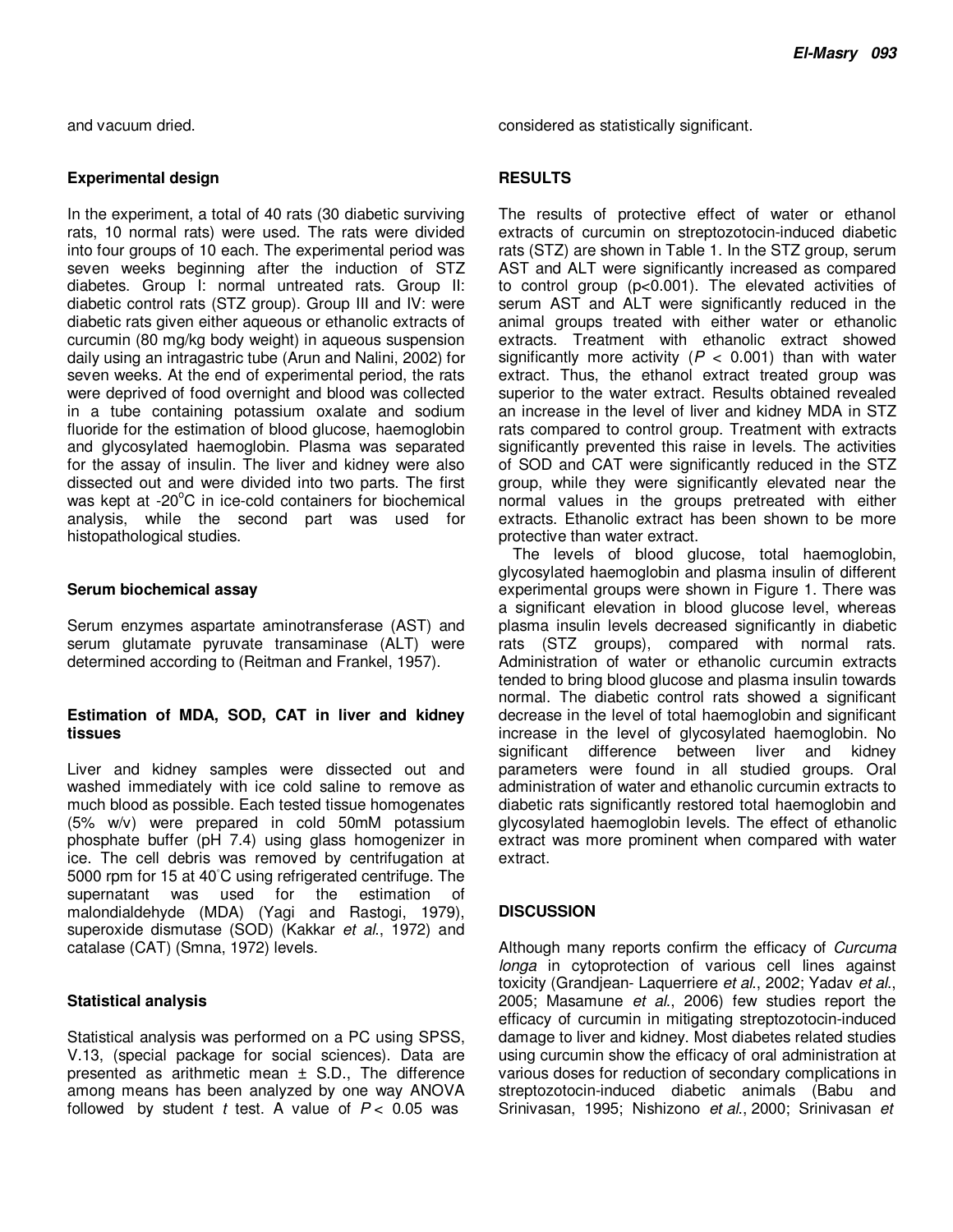# **094 Glo. Adv. Res. J. Med. Med. Sci.**

Table 1. Antioxidant enzyme activities of liver and kidney of rat; superoxide dismutase (SOD), catalase (CAT), lipid peroxide product or Malendialdlyde (MDA) and serum aminotransferase enzymes (ALT and AST) of all studied groups (Mean ± SD).

| Animal group parameter    | Normal control group |                 | STZ group       |                 | WE Curcumin + STZ |                  | EE Curcumin +STZ |                 |
|---------------------------|----------------------|-----------------|-----------------|-----------------|-------------------|------------------|------------------|-----------------|
|                           | Liver                | <b>Kidney</b>   | Liver           | Kidney          | Liver             | Kidney           | Liver            | Kidney          |
| Serum ALT(IU/ml)          | $37.9 \pm 4.49$      | $38.1 \pm 4.44$ | 78.8±7.91       | 77.2±8.88       | 46.8±6.99         | 47.0±7.09        | 40.9±4.99        | 41.2±4.67       |
| $P_1$ Value               |                      |                 | $P \leq 0.001$  | $P \leq 0.001$  | $P \le 0.001$     | $P \leq 0.001$   | $P \leq 0.001$   | $P \le 0.001$   |
| $P_2$ Value               |                      |                 |                 |                 | $P \le 0.001$     | $P \le 0.001$    | $P \le 0.05$     | $P \leq 0.05$   |
| $P_3$ Value               |                      |                 |                 |                 |                   |                  | $P \le 0.05$     | $P \leq 0.05$   |
| Serum AST(IU/ml)          | 41.8±4.55            | 42.1±4.49       | 87.7±8.01       | 86.2±7.99       | 49.8±6.69         | $50.1 \pm 7.007$ | 45.8±4.72        | 44.9±4.32       |
| $P_1$ Value               |                      |                 | $P \le 0.001$   | $P \le 0.001$   | $P \le 0.001$     | $P \le 0.001$    | $P \le 0.001$    | $P \le 0.001$   |
| $P_2$ Value               |                      |                 |                 |                 | $P \le 0.001$     | $P \leq 0.001$   | $P \le 0.05$     | $P \leq 0.05$   |
| $P_3$ Value               |                      |                 |                 |                 |                   |                  | $P \le 0.05$     | $P \le 0.05$    |
| MDA (mmol/mg protein)     | $2.34 \pm 0.16$      | $2.36 \pm 0.18$ | $6.22 \pm 0.55$ | $6.29 \pm 0.49$ | $2.99 \pm 0.23$   | $3.02 \pm 0.31$  | $2.57 \pm 0.32$  | $2.62 \pm 0.47$ |
| $P_1$ Value               |                      |                 | $P \leq 0.001$  | $P \leq 0.001$  | $P \le 0.001$     | $P \leq 0.001$   | $P \leq 0.001$   | $P \leq 0.001$  |
| $P_2$ Value               |                      |                 |                 |                 | $P \le 0.001$     | $P \le 0.001$    | $P \leq 0.01$    | $P \leq 0.01$   |
| $P_3$ Value               |                      |                 |                 |                 |                   |                  | $P \le 0.05$     | $P \leq 0.05$   |
| SOD (MU/mg protein)       | 222.3±14.1           | 225.1±13.8      | 107.9±21.7      | 111.2±2704      | 214.3±23.8        | 208.1±27.7       | 188.7±23.3       | 189.9±24.       |
| $P_1$ Value               |                      |                 | $P \le 0.001$   | $P \le 0.001$   | N.S.              | N.S.             | $P \leq 0.001$   | $P \leq 0.001$  |
| $P_2$ Value               |                      |                 |                 |                 | $P \le 0.001$     | $P \leq 0.001$   | $P \leq 0.01$    | $P \leq 0.01$   |
| $P_3$ Value               |                      |                 |                 |                 |                   |                  | $P \leq 0.01$    | $P \leq 0.01$   |
| CAT(n mol/min/mg protein) | $9779.1 \pm 122.1$   | 9769.9±142.1    | 2196.8±139.1    | 2322.4±144,8    | 8322.4±144.7      | 8401.7±137.7     | 4011.1±177.6     | 4032.7±146.4    |
| $P_1$ Value               |                      |                 | $P \leq 0.001$  | $P \leq 0.001$  | N.S.              | N.S.             | $P \le 0.001$    | $P \le 0.001$   |
| $P_2$ Value               |                      |                 |                 |                 | $P \le 0.001$     | $P \le 0.001$    | $P \leq 0.01$    | $P \leq 0.01$   |
| $P_3$ Value               |                      |                 |                 |                 |                   |                  | $P \le 0.05$     | $P \leq 0.05$   |

STZ: streptozotocin, WE: Water extract, EE: Ethanol extract, P1: comparison to normal control, P2: comparison to STZ group, P3: water E versus ethanol E, N.S= not significant.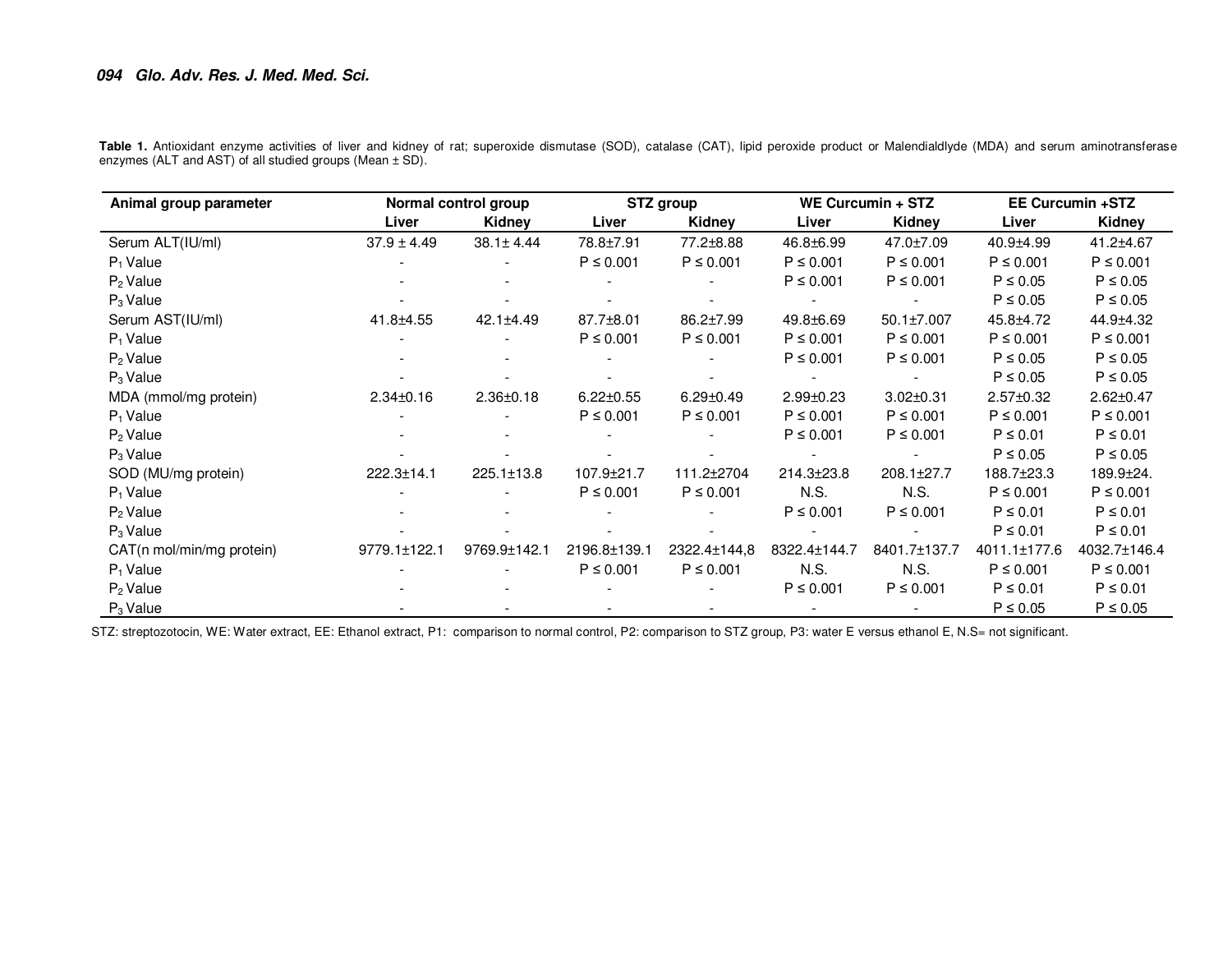

Figure 1. Effect of Curcuma longa on (a): The levels of blood glucose, (b): Plasma insulin, (c): Total haemoglobin and (d): Glycosylated haemoglobin in normal and experimental rats: STZ, Diabetic control; STZ+EE, Diabetic treated with ethanolic Curcuma longa extract; STZ+WE, Diabetic treated with water Curcuma longa extract. Values are given as means for 10 rats in each group  $\pm$  SD.

al., 2003). However, almost no reports exist that show the prophylactic importance of curcumin as a diabetic protective agent. Our findings here contribute towards retention of type 2 diabetes which is the most prevalent and serious metabolic disease affecting people all over the world and cause secondary complications by scavenging free radicals that cause pathological changes and dysfunction of various organs.

Glycosylated haemoglobin was significantly increased in diabetic control rats and this increase is directly proportional to fasting blood glucose (Koenig et al.,

1976). Anemia is much more common disease in type 2 diabetic patients, contributing to the pathogenesis of diabetic complications. In the present study, the decreased concentration of haemoglobin indicates the anemia in STZ diabetic rats, in as much as during diabetes, the excess glucose transport in the blood reacts with haemoglobin to form glycosylated haemoglobin. Free radicals react with lipids and causes peroxidative changes that result in enhanced lipid peroxidation (Girotti, 1985). In our study, the lipid peroxidation markers (TBARS) were elevated in erythrocytes of diabetic rats as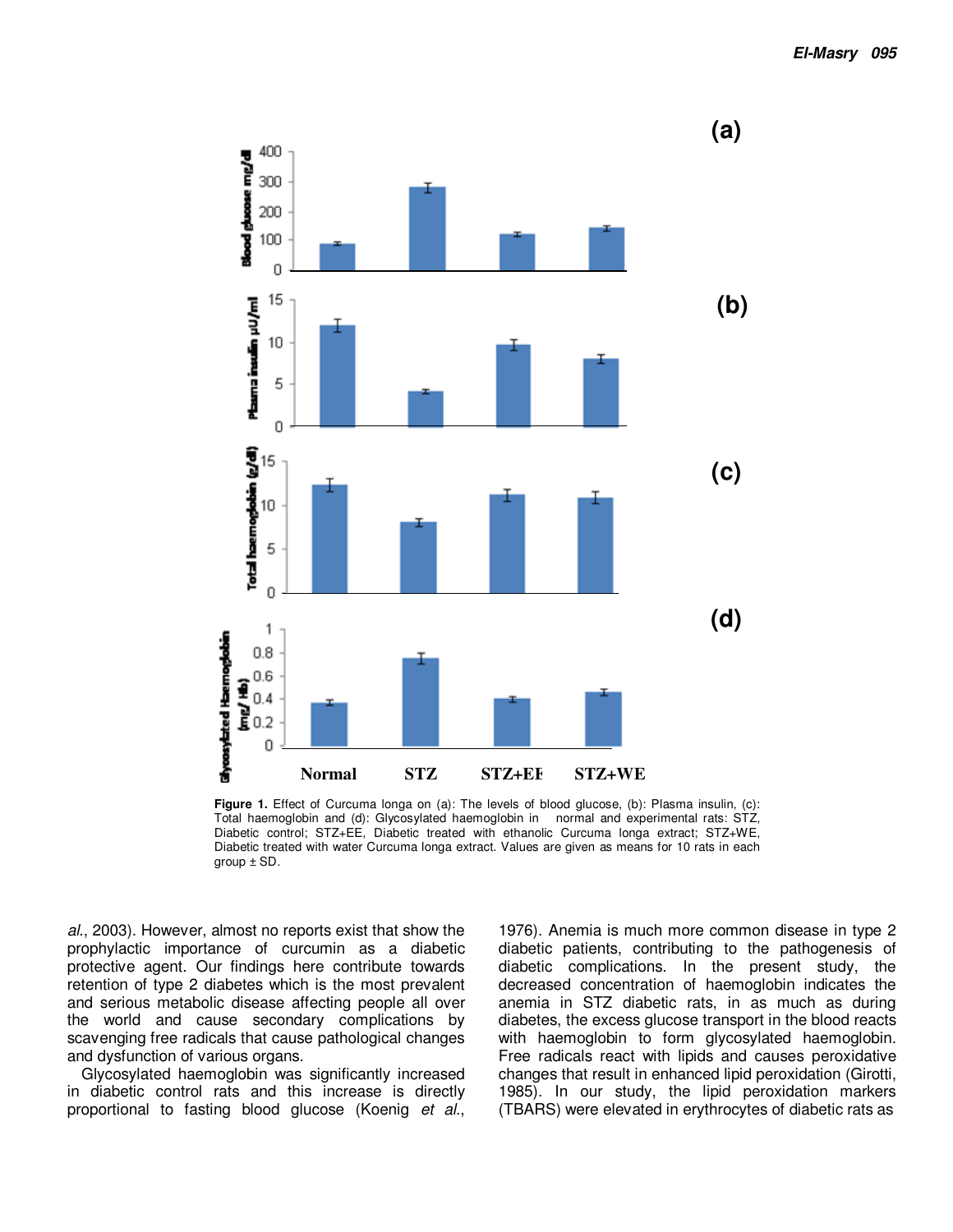reported earlier (Zhang and Swaan, 1999). The increase in lipid peroxidation might be a reflection of decrease in enzymatic and nonenzymatic antioxidants of defense systems.

Serum AST and ALT activities were used as a marker of tissue damage. Diabetes mellitus by STZ produces an experimental damage due to its toxic metabolite (Zhang and Swaan, 1999). The toxic metabolite free radical is produced by cytochrome p450 which further reacts with oxygen to produce trichloromethyl peroxy radicals. These radicals bind covalently with the macromolecule and cause peroxidative degradation of lipid membranes of the liver and kidney. The reduction of AST and ALT activities by the extracts is an indication of repair of tissue damage induced by diabetes complications. This is in agreement with Rekka et al. (1992), who found that serum transaminases returned to normal activities with the healing of tissue parenchyma and regeneration of hepatocytes and renal tissues. The ethanolic extract induced suppression of increased ALT and AST activities. Thus, administration of ethanolic or aqueous extracts of curcumin revealed protective activity against the toxic metabolites of diabetes, which is also supported by histological studies.

Treatment with curcumin brought back lipid peroxidation markers to near normal levels, which could be as a result of improved glycemic control and antioxidants status. We have reported that curcumin has significant glucose reducing property in STZ diabetic rats. Increased lipid peroxidation under diabetic conditions can be due to increased oxidative stress in the cell as a result of depletion of antioxidant scavenger systems. Associated with the changes in lipid peroxidation the diabetic tissues showed decreased activities of key antioxidants SOD and CAT and increase MDA which play an important role in scavenging the toxic intermediate of incomplete oxidation. SOD and CAT are the two major scavenging enzymes that remove toxic free radicals in vivo. Previous studies have reported that the activity of SOD is low in diabetes mellitus (Feillet- Coudray et al., 1999). A decrease in the activity of these antioxidants can lead to an excess availability of superoxide anion O2 •− (free radical anion) and hydrogen peroxide in biological systems, which intern generate hydroxyl radicals, resulting in initiation and propagation of lipid peroxidation (Kumuhekar and Katyane, 1992). The result of increased activities of SOD and CAT suggest that curcumin contains a free radical scavenging activity, which could exert a beneficial effect against pathological alterations caused by the presence of O2•− and OH•. The increased activity of SOD accelerates dismutaion of O2•− to hydrogen peroxide  $(H_2O_2)$  which is removed by CAT (Aebi, 1984). This action could involve mechanisms related to scavenging activity of curcumin. Lipid peroxidation is accelerated when free radicals are formed as the results of losing a hydrogen atom from the double

bond in the structure of unsaturated fatty acids. The free radical scavenging activity of water or ethanolic extracts of curcumin was evaluated.

Scavenging of free radicals is one of the major antioxidation mechanisms to inhibit the chain reaction of lipid peroxidation. Reduced lipid peroxidation was revealed by a significant decrease in MDA level in groups pretreated with water or ethanol extracts, simultaneously with a significant elevation in SOD and CAT activities. The present study revealed that SOD and CAT activities decreased in STZ animals, which may be due to altered antioxidant status. This is in accordance with results that indicated a decreased CAT in STZ animals may be due to the utilization of antioxidant enzymes in the removal of released  $H_2O_2$  released (Blum and Fridovich, 1985; Cerutti et al., 1994). SOD and CAT activities increased significantly in the treated group versus the untreated animals.

In conclusion, the present investigation shows that curcumin extracts of Curcuma longa possesses antioxidant effect that may contribute to its protective action against lipid peroxidation and enhancing effect on cellular antioxidant defense. This activity contributes to the protection against oxidative damage in STZ induced diabetes. Further study will be carried out to identify the types of phenolic compounds present and to test for antitumor activity.

#### **REFERENCES**

- Aebi H (1984). Catalase in vitro. In: Colowick, S.P., Kaplan, N.O. (Eds.), Methods in Enzymology, Academic Press, New York. 105: 121– 126.
- Arun N, Nalini N (2002). Efficacy of turmeric on blood sugar and polyol pathway in diabetic albino rats. Plant Foods for Human Nutr. 57:41– 51.
- Babu PS, Srinivasan K (1995). Influence of dietary curcumin and cholesterol on the progression of experimentally induced diabetes in albino rat. Mol. Cell. Biochem. 152: 13–21.
- Blum J, Fridovich I (1985). Inactivation of glutathione peroxidase by superoxide radical. Archives Biochem. and Biophy. 240: 500–508.
- Cerutti R, Ghosh Y, Oya P (1994). Amstad, The role of cellular antioxidant defence in oxidant carcinogenesis, Environ. Health Perspect. 102 (Suppl. 10): 123-129.
- Feillet-Coudray C, Rock E, Coudray C, Grzelkowska K, Azais-Braesco V, Dardevet D, Mazur A (1999). Lipid peroxidation and antioxidant status in experimental diabetes. Clinica Chimica Acta 284: 31–43.
- Fujisawa S, Atsumi T, Ishihara M, Kadoma Y (2004). Cytotoxicity, reactive oxygen species — generating activity and radical scavenging activity of curcumin and other related compounds. Anti-Cancer Res. 24: 563–570.
- Girotti MW (1985). Mechanisms of lipid peroxidation. Free Radical Biol. Med. 1: 87–95.
- Grandjean-Laquerriere A, Gangloff SC, Naour RL, Trentesaux C, Hornebeck W, Guenounou M (2002). Relative contribution of NF-κB and AP-1 in the modulation by curcumin and pyrrolidine dithiocarbamate of the UVB-induced cytokine expression by kertinocytes. Cytokine 18: 168–177.
- Halliwell B, Gutteridge JMC (1989). Free Radicals in Biology and Medicine, 2nd edition. Clarendon press, Oxford, pp. 1–20.
- Halliwell B, Gudtteridge JMC (1990). Role of free radicals and catalytic metal ions in human disease: an overview. Methods in Enzymol. 186: 1–85.